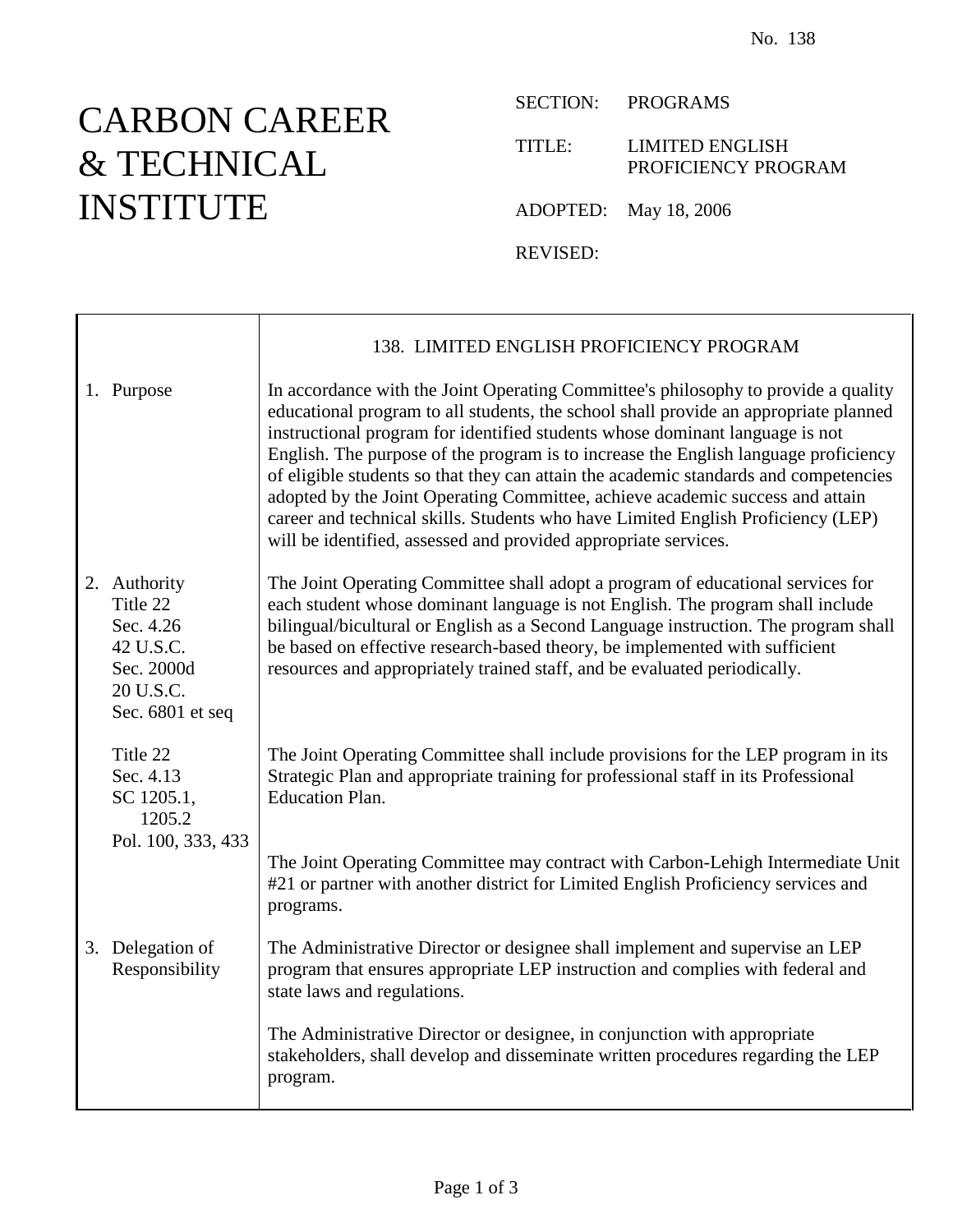## 138. LIMITED ENGLISH PROFICIENCY PROGRAM - Pg. 2

|  | 4. Guidelines<br>20 U.S.C.<br>Sec. 6801 et seq | The school, in conjunction with the participating school districts, shall establish<br>procedures for identifying students whose dominant language is not English.<br>The school shall cooperate with the sending school district to provide an LEP                                                                                           |
|--|------------------------------------------------|-----------------------------------------------------------------------------------------------------------------------------------------------------------------------------------------------------------------------------------------------------------------------------------------------------------------------------------------------|
|  |                                                | program for an identified student.                                                                                                                                                                                                                                                                                                            |
|  | 20 U.S.C.<br>Sec. 1703                         | Students in the LEP program shall have access to and be encouraged to participate in<br>all academic and extracurricular activities available in the school.                                                                                                                                                                                  |
|  | 20 U.S.C.<br>Sec. 6801 et seq                  | Students participating in LEP programs shall be required, with accommodations, to<br>meet established academic standards and competency requirements adopted by the<br>Joint Operating Committee.                                                                                                                                             |
|  |                                                | The LEP program shall be designed to provide instruction that meets each student's<br>individual needs, based on the assessment of English proficiency in listening,<br>speaking, reading and writing. Adequate content area support shall be provided<br>while the student is learning English, to assure achievement of academic standards. |
|  | 20 U.S.C.<br>Sec. 6801 et seq                  | The LEP program shall be evaluated for effectiveness as required, based on the<br>attainment of English proficiency, and shall be revised when necessary.                                                                                                                                                                                     |
|  | Pol. 404, 433                                  | Certified professional employees and appropriate support staff, when necessary,<br>shall provide the LEP program.                                                                                                                                                                                                                             |
|  |                                                | Parents/Guardians will be regularly apprised of their student's progress.<br>Communications with parents/guardians shall be in the language understood by the<br>parents/guardians, whenever possible.                                                                                                                                        |
|  | 20 U.S.C.<br>Sec. 6801 et seq                  | The school shall maintain an effective means of outreach to encourage parental<br>involvement in the education of their children.                                                                                                                                                                                                             |
|  |                                                | References:                                                                                                                                                                                                                                                                                                                                   |
|  |                                                | Title VI, Civil Rights Act of 1964 - 42 U.S.C. Sec. 2000d                                                                                                                                                                                                                                                                                     |
|  |                                                | Equal Education Opportunity Act, amending Education Amendments of 1974 -<br>20 U.S.C. Sec. 1703                                                                                                                                                                                                                                               |
|  |                                                | No Child Left Behind Act of 2001, P.L. 107-334, 115 Stat., Title III,<br>Language Instruction For Limited English Proficient And Immigrant Students,<br>amends Title III U.S.C. Sec. 6801 et seq                                                                                                                                              |
|  |                                                | School Code - 24 P.S. Sec. 1205.1, 1205.2                                                                                                                                                                                                                                                                                                     |